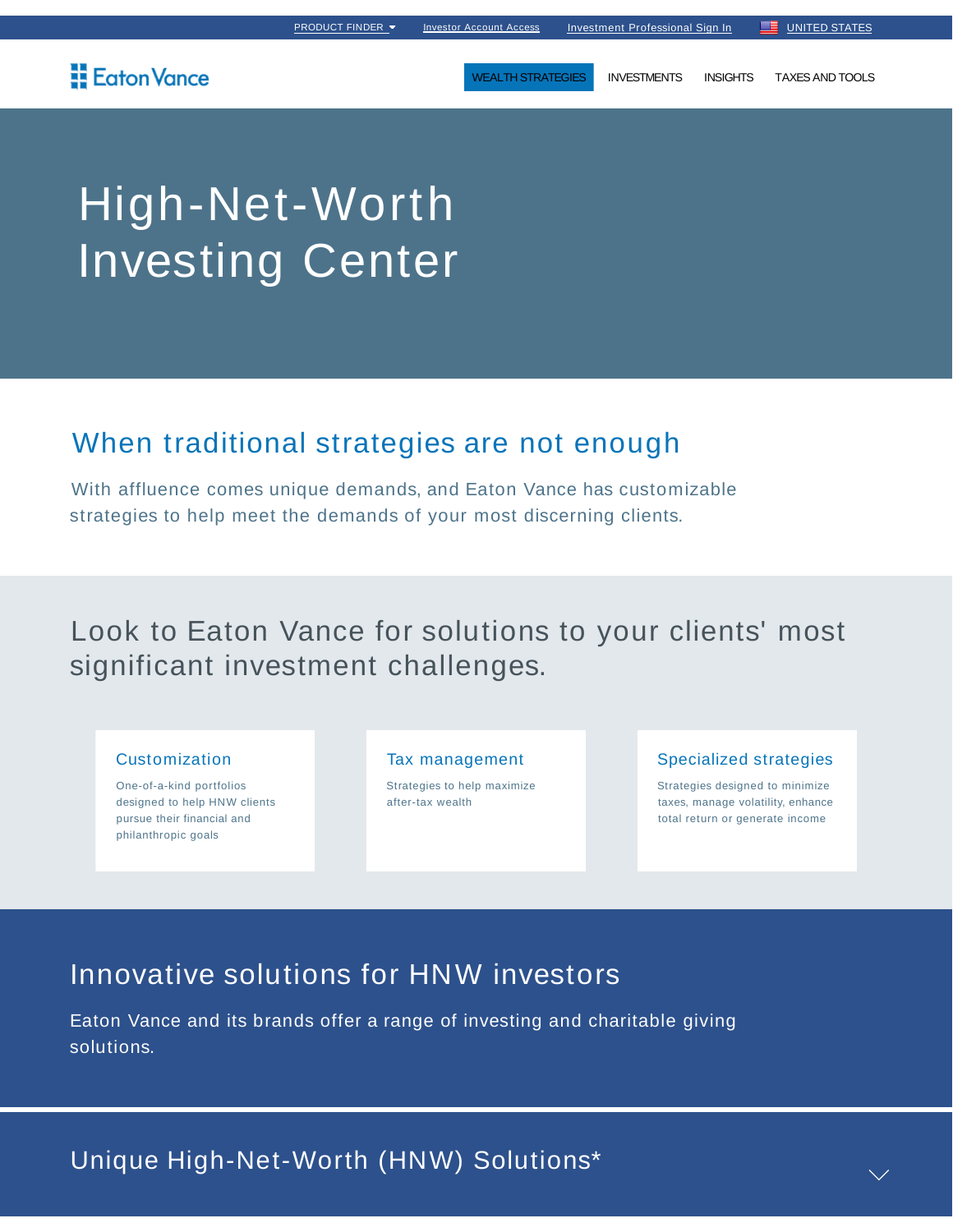|                                                                                                                        | <b>HNW Priorities</b>               |                                        |                          |                                |                     |                                 |
|------------------------------------------------------------------------------------------------------------------------|-------------------------------------|----------------------------------------|--------------------------|--------------------------------|---------------------|---------------------------------|
| <b>HNW Capabilities</b>                                                                                                | <b>Concentrated</b><br><b>Stock</b> | <b>Volatility</b><br><b>Management</b> | Tax<br><b>Efficiency</b> | <b>Steady</b><br><b>Income</b> | Long-term<br>Growth | <b>Responsible</b><br>Investing |
| Parametric Custom Core® <sup>®</sup><br>Custom, tax-managed equity portfolios                                          |                                     |                                        |                          |                                |                     |                                 |
| Parametric Option Overlay Strategies <sup>O</sup><br>Seek to enhance returns on existing<br>assets                     |                                     |                                        |                          |                                |                     |                                 |
| Parametric TABS Managed Municipals <sup>0</sup><br>Pursue tax-exempt income and capital<br>preservation                |                                     |                                        |                          |                                |                     |                                 |
| Parametric TABS Municipal Ladders <sup>O</sup><br>Seek to minimize interest-rate risk and<br>provide tax-exempt income |                                     |                                        |                          |                                |                     |                                 |
| Parametric Corporate Ladders <sup>O</sup><br>Pursue income and capital preservation                                    |                                     |                                        |                          |                                |                     |                                 |
| Calvert Research and Management <sup>O</sup><br>Research-based Responsible Investing                                   |                                     |                                        |                          |                                |                     |                                 |

## Charitable giving solutions with the U.S. Charitable Gift Trust<sup>®</sup>

|                                                                                                 | <b>HNW Priorities</b>                               |                                       |                          |                                |                     |                                 |
|-------------------------------------------------------------------------------------------------|-----------------------------------------------------|---------------------------------------|--------------------------|--------------------------------|---------------------|---------------------------------|
| <b>HNW Capabilities</b>                                                                         | Appreciated/<br><b>Concentrated</b><br><b>Stock</b> | <b>Volatility</b><br><b>Reduction</b> | Tax<br><b>Efficiency</b> | <b>Steady</b><br><b>Income</b> | Long-term<br>Growth | <b>Responsible</b><br>Investing |
| U.S. Legacy Income Trusts® O<br>Tax-advantaged income for life   Legacy<br>of charitable giving |                                                     |                                       |                          |                                |                     |                                 |
| Donor-Advised Funds <sup>O</sup><br>Immediate tax deduction. Flexible<br>giving options.        |                                                     |                                       |                          |                                |                     |                                 |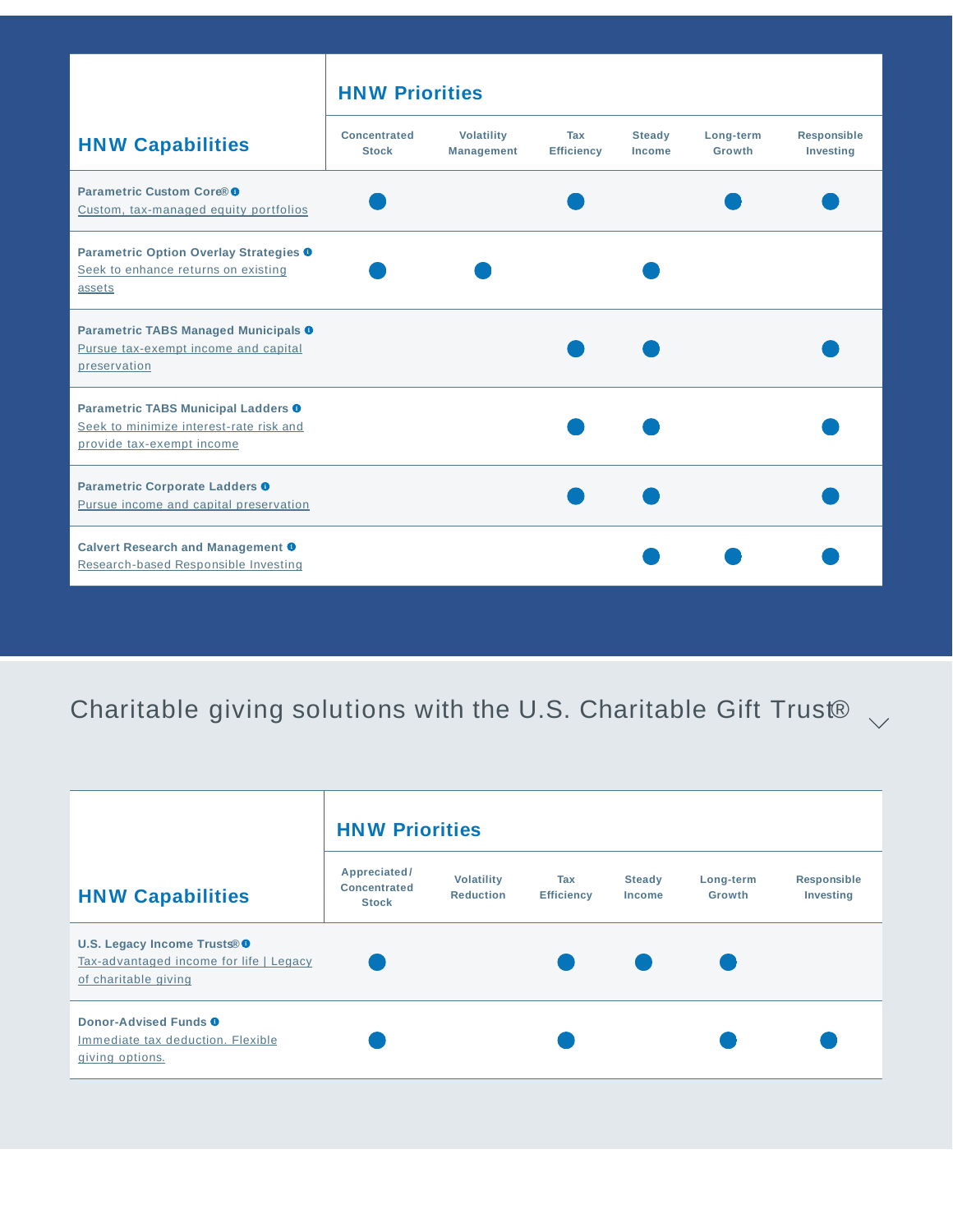## Tools for high-net-worth planning

Take your clients to the next level with our suite of online calculators.



Let's talk about your HNW clients' objectives and needs.

**CONTACT US**

## INVESTMENT CAPABILITIES

We offer a broad range of strategies, deep experience in sustainable investing and industry-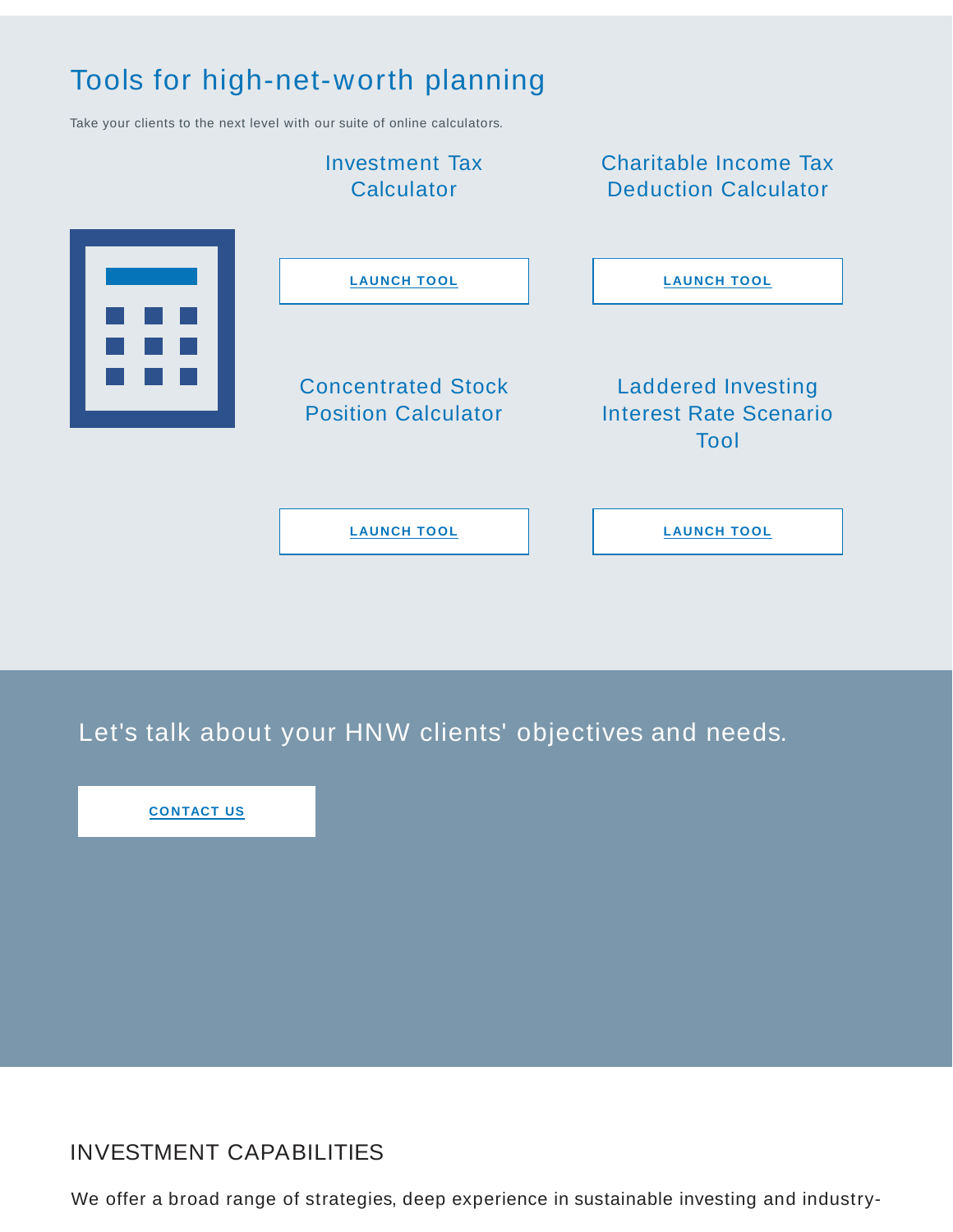leading customization and tax management solutions.

|                 | HIGH-CONVICTION   ACTIVE FIXED INCOME   ALTERNATIVE |                    | <b>CUSTOMIZED</b> | I SUSTAINABLE    |                  |
|-----------------|-----------------------------------------------------|--------------------|-------------------|------------------|------------------|
| <b>EQUITIES</b> | <b>AND LIQUIDITY</b>                                | <b>INVESTMENTS</b> | <b>SOLUTIONS</b>  | <b>INVESTING</b> | <b>SOLUTIONS</b> |

**RECENT INSIGHTS**

Attracting Clients | **Chasing Positivity** Turn the Proverbial Light on With the Right Phrases By: *David Richman* | May 25, 2022

READ MORE

Attracting Clients | **Chasing Positivity** Transform Conversations With a Simple Word By: *David Richman* | May 11, 2022

READ MORE

## Explore more Eaton Vance investing strategies

### Customized Investing Center

Flexible solutions from the leader in SMA investing

VISIT CUSTOMIZED INVESTING CENTER

### Tax Management Center

Help investors keep more of what they earn

VISIT TAX MANAGEMENT CENTER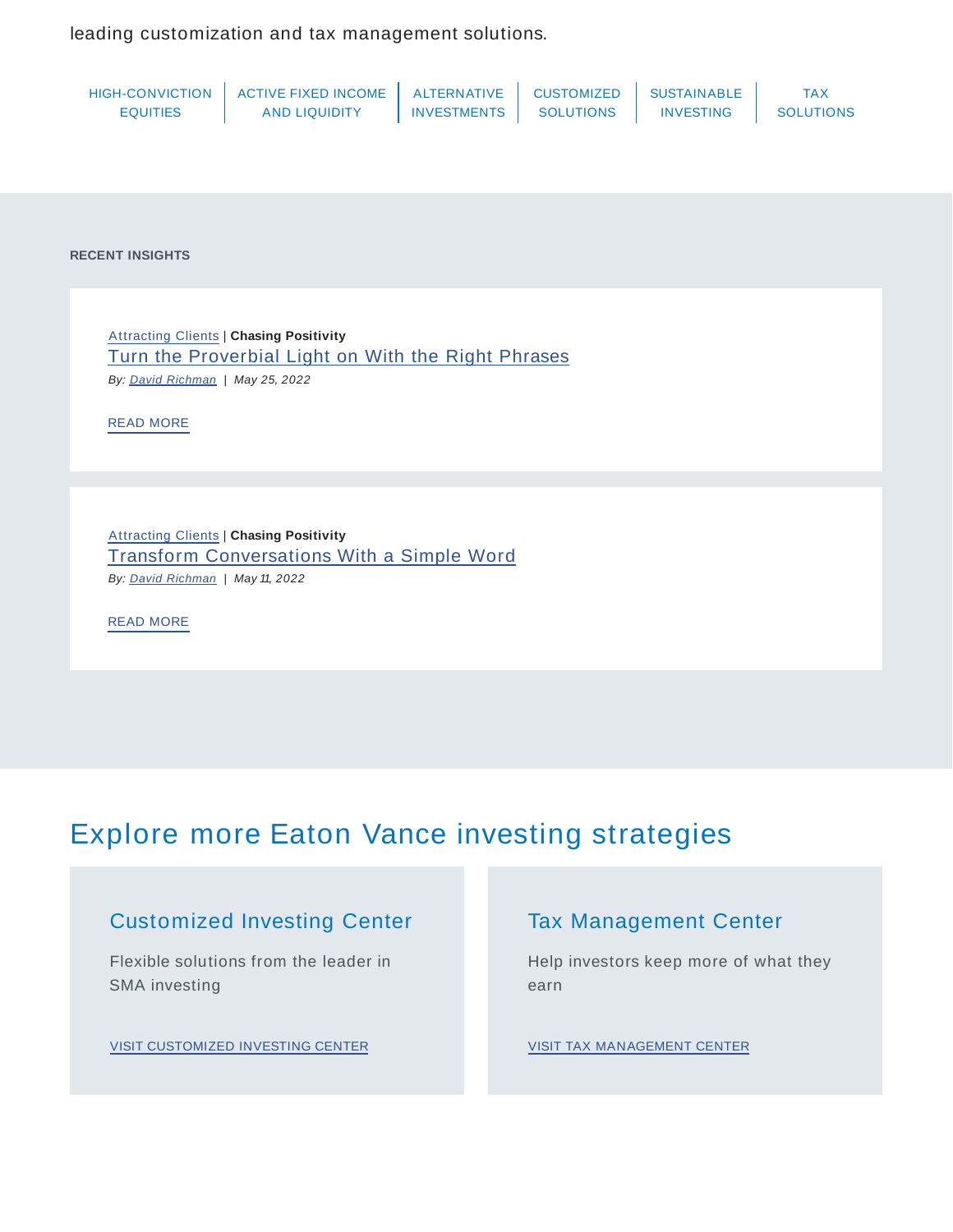Advisory services offered by Eaton Vance Management, Parametric Portfolio Associates LLC and Calvert Research and Management, SEC-registered investment advisers and affiliates of Eaton Vance.

\*Opinions and estimates offered constitute our judgment and are subject to change without notice, as are statements of financial market trends, which are based on current market conditions. This information is not intended as an offer or solicitation for the purchase or sale of any financial instrument. The views and strategies described may not be suitable for all investors.

Investing involves risk, including the risk of loss. There generally is limited public information about municipal issuers. As interest rates rise, the value of certain income investments is likely to decline. Investments in debt instruments may be affected by changes in the creditworthiness of the issuer and are subject to the risk of nonpayment of principal and interest. The value of income securities also may decline because of real or perceived concerns about the issuer' s ability to make principal and interest payments. The value of equity securities is sensitive to stock market volatility. Investing primarily in responsible investments carries the risk that, under certain market conditions, a strategy may under-perform others that do not utilize a responsible investment strategy. In evaluating a company, the Advisor is dependent upon information and data that may be incomplete, inaccurate or unavailable, which could cause the Advisor to incorrectly assess a company's ESG performance. Option Strategy Risk – The effectiveness of an option strategy depends on a general imbalance of natural buyers over natural sellers of index options. This imbalance could decrease or be eliminated, which could have an adverse effect on a client portfolio. Taxes - Market conditions may limit the ability to generate tax losses or to generate dividend income taxed at favorable tax rates. The ability to utilize various tax-managed techniques may be curtailed or eliminated in the future by tax legislation or regulation. Investing entails risks, and there can be no assurance that Eaton Vance (and its affiliates) will achieve profits or avoid incurring losses.

### **H** Eaton Vance

**HEADQUA Two Intern** Boston, M.

| <b>RTERS</b><br>ational Place | <b>Investments</b>                         | Insights                                                                     | <b>Taxes &amp; Tools</b>                         | <b>Resources</b>         |  |
|-------------------------------|--------------------------------------------|------------------------------------------------------------------------------|--------------------------------------------------|--------------------------|--|
|                               | <b>Eaton Vance Funds</b>                   | <b>Advisory Blog</b>                                                         | <b>Investment Tax Center</b>                     | Forms & E-Delivery       |  |
|                               | <b>Parametric Funds</b>                    | <b>Monthly Market Monitor</b>                                                | <b>Tax Information</b>                           | Mutual Funds & Abandonec |  |
|                               | <b>Calvert Funds</b>                       | <b>Market Update</b><br>EventsContent for<br><b>Investment Professionals</b> | <b>Investment Tax Calculator</b>                 | Property                 |  |
|                               | <b>Separately Managed</b>                  |                                                                              | <b>Laddered Investing Interest</b>               | <b>DST Vision</b>        |  |
| 02110                         | Accounts                                   | only                                                                         | <b>Rate Scenario Tool</b>                        | <b>AdvisorCentral</b>    |  |
|                               | Closed-End Funds and Term<br><b>Trusts</b> | The Advisor Institute                                                        | <b>Concentrated Stock Position</b><br>Calculator |                          |  |
|                               |                                            |                                                                              |                                                  |                          |  |
|                               |                                            |                                                                              | <b>Tax-Equivalent Yield</b><br>Calculator        |                          |  |
|                               |                                            |                                                                              |                                                  |                          |  |

Accessibility | Business Continuity | Privacy & Security | Terms & Conditions | Careers | Contact | Investor Account Access

To report a website vulnerability, please go to Responsible Disclosure.

Eaton Vance is part of Morgan Stanley Investment Management, the asset management division of Morgan Stanley.

For USA PATRIOT Act Disclosure Notice please click here.

This image indicates content designed specifically for Financial Advisors / Investment Professionals. This material is not to be used with the public.

Before investing in any Eaton Vance fund, prospective investors should consider carefully the investment objective(s), risks, and charges and expenses. For open-end mutual funds, the current prospectus contains this and other information. To obtain a mutual fund prospectus or summary prospectus and the most recent annual and semiannual shareholder reports, contact your financial advisor or download a copy **here**. Read the prospectus carefully before you invest or send money. For closed-end funds, you should contact your financial advisor. To obtain the most recent annual and semi-annual shareholder report for a closed-end fund contact your financial advisor or download a copy **here**. Before purchasing any variable product, consider the objectives, risks, charges, and expenses associated with the underlying investment option(s) and those of the product itself. For a prospectus containing this and other information, contact your investment or insurance professional. Read the prospectus carefully before investing.

NOT FDIC INSURED | OFFER NO BANK GUARANTEE | MAY LOSE VALUE | NOT INSURED BY ANY FEDERAL GOVERNMENT AGENCY | NOT A DEPOSIT

Eaton Vance does not provide tax or legal advice. Prospective investors should consult with a tax or legal advisor before making any investment decision.

The information on this Web page is for U.S. residents only and does not constitute an offer to sell, or a solicitation of an offer to purchase, securities in any jurisdiction to any person to whom it is not lawful to make such an offer.

in  $\mathbf{y}$